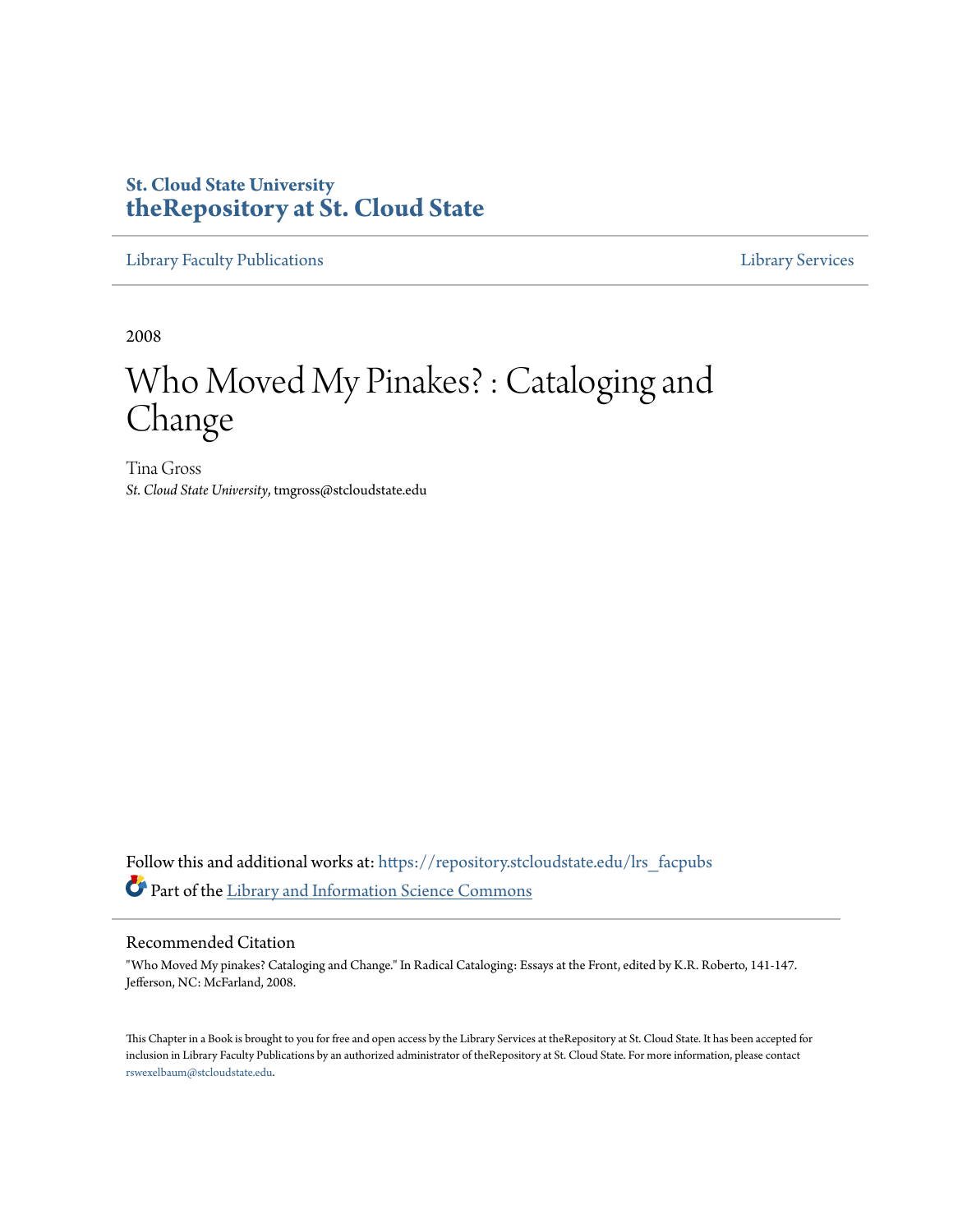### Who Moved My Pinakes? Cataloging and Change

#### Tina Gross

"Two of the great libraries of antiquity were in Pergamum and Alexandria… Later writings have referred to Pinakes from both libraries. Pinakes is plural of pinax, a word that means tray or dish. It is thought that such trays had slightly raised edges and that wax could be poured in the middle; when hardened, the wax could be written in with a stylus. If this was indeed the medium, it is no wonder that no remnants have survived. Writers have quoted from the Pinakes of Alexandria, which was created by Callimachus. The work may have been a catalog, or it may have been a bibliography of Greek literature. Callimachus has been given credit as being the first cataloger of whom we have knowledge."

 --Arlene G. Taylor, *The Organization of Information*  (Libraries Unlimited, 2004), 50

"If You Do Not Change, You Can Become Extinct." --Spencer Johnson, *Who Moved My Cheese?*  (Putnam, 1998), 46

Rhetoric about "fear of change," has long been present in discussions of the future of cataloging, but lately it's been more widespread than ever. If you think that dismantling LCSH would be a bad idea, or if you don't embrace the term "legacy metadata," it must be because you're threatened by change and worship the status quo. As Thomas Mann puts it, "professional librarians who raise objections to the abandonment of cataloging and classification" are "dismissed as dinosaurs whose 'resistance to change' springs not from their concern for the maintenance of high professional standards, but from a selfish fear of losing job security." $\frac{1}{1}$ 

If some catalogers fear losing their jobs, that would hardly be surprising, given the constant talk in some circles of how irrelevant and obsolete their work is. (You would think that we're clinging to truly ancient bibliographic technology—Deanna Marcum will have to pry the pinakes from my cold dead hands!) It may even be true that such fear factors into their views on what cataloging should be like in the future, but that doesn't mean they fear change itself, nor that they would resist any and all changes to cataloging. People don't fear all change in general, and we should emphatically rebuff attempts to characterize resistance to particular changes as motivated only by an inclination to cling to the status quo.

I have two goals in writing this. The first is to call out the disingenuousness and stupidity of "fear of change" rhetoric. It should be the object of ridicule and contempt, not something that cows us. The second is to argue that change rhetoric is actually a threat to a genuine agenda for the improvement and modernization (and not just cheapening) of cataloging and library catalogs.

"Fear of change" is frequently invoked in the corporate world in order to dismiss opposition to something that is about to happen (usually something involving loss of job security), or to characterize that opposition as irrational or hidebound. According to the rhetoric, when layoffs are coming, what the potential victims are afraid of is "change,"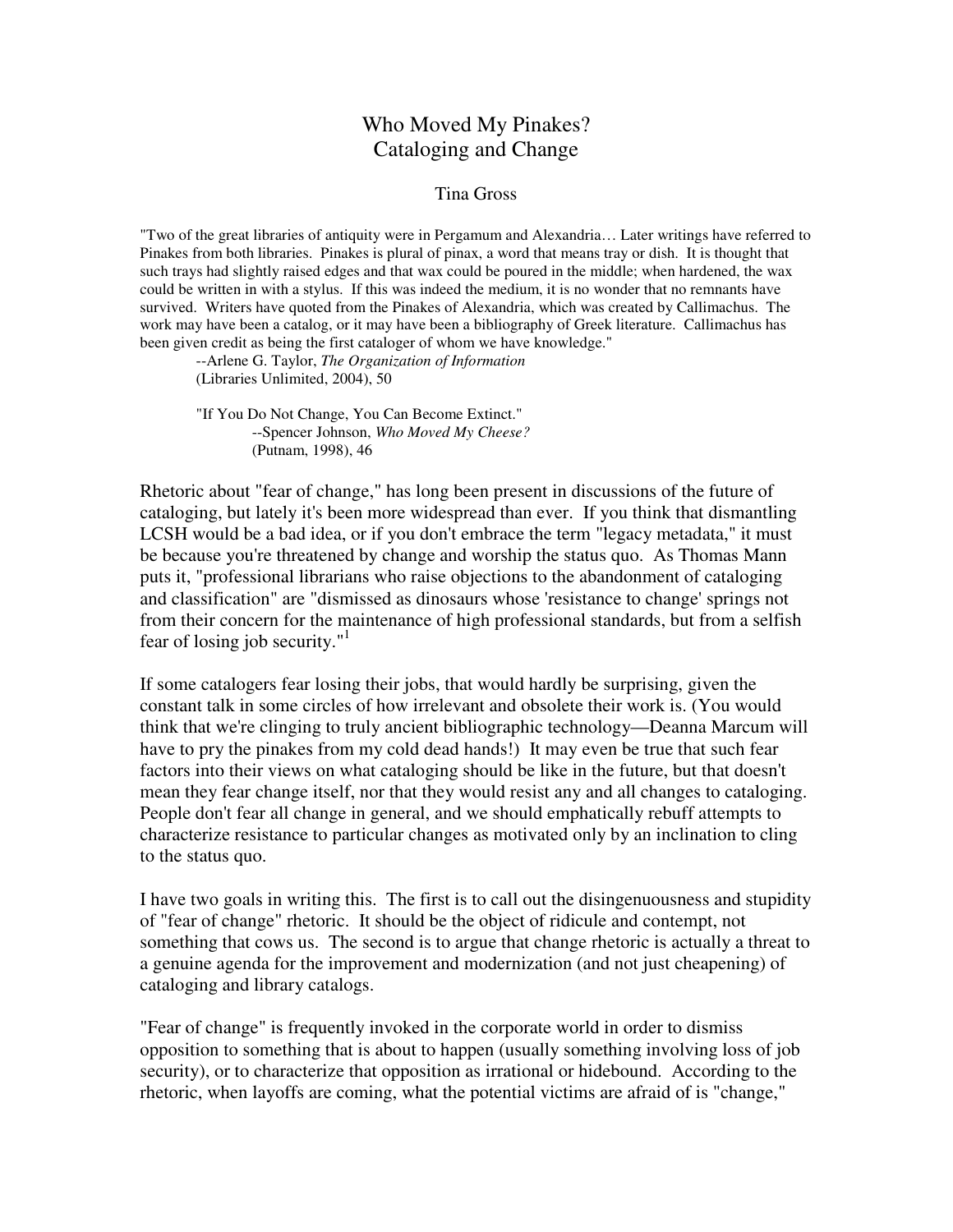not of losing their health insurance or not being able to pay their rent. That a change might be dreadful, and that to resist it might be the most rational and ethical response, is not conceivable within this framework.

Change rhetoric ignores the obvious fact that people do not generally fear or resist changes that they perceive to be positive. Having your salary doubled would be as significant a change as losing your job to downsizing, but no one would react to a big raise with fear. Imagine if, instead of simplification and reduction, the major reform of cataloging being proposed was to get rid of backlogs by hiring additional professional staff and providing the necessary institutional support. Imagine if new time-saving technologies and vendor services were used not to facilitate the downsizing of technical services departments, but to free up catalogers to provide richer subject access and spend more time on authority control. Obviously, either of these scenarios would be wildly out of step with the current direction of the field and its priorities. They would be a total departure from the status quo, and yet they would not drive catalogers to "rambling gripe sessions about the end of the world."<sup>2</sup>

Much of the time, a change is good or bad depending on one's position. Change rhetoric frequently serves to veil the interests of those promoting the change—a reorganization that results in layoffs and hardship for some results in large bonuses and increased profits for others. Change rhetoric presents such occurrences as inevitable and necessary; they are never actions that those in positions of power undertake to further their own interests. Their perspective is presented as objective—change itself is desirable, and thus to react with skepticism or resistance is inherently bad, while openness and flexibility (terms which, in the context of change rhetoric, are usually used to extol compliance and passivity) are inherently good.

This is essentially the view advanced by *Who Moved My Cheese?*<sup>3</sup> , the sickening motivational book on which the title of this piece is based. It's frequently ordered in bulk by management to be distributed to employees, especially those about to experience a "change." Using a parable about mice (and "littlepeople") in a maze, it conveys that one should view change (the absence of cheese where cheese used to appear, and the search for New Cheese somewhere else in the maze) as a potential blessing and something to be accepted without questioning or complaining. In *One Market Under God*, Thomas Frank describes it as an "asinine and chronic best-seller" and a "work of breathtaking obscenity" which manages to "both call for childlike innocence before the gods of the market and openly advance a scheme for gulling, silencing, and firing workers who are critical of management."<sup>4</sup>

Change rhetoric often plays a crucial role in pushing through reorganizations and downsizing that result in fewer people having to do more work for less pay and benefits. Unfortunately for many of its ill-fated readers, the lesson *Who Moved My Cheese?* expounds, that "you can believe that a change will harm you and resist it. Or you can believe that finding New Cheese will help you, and embrace the change. It all depends on what you choose to believe,"<sup>5</sup> is patently untrue in the real world.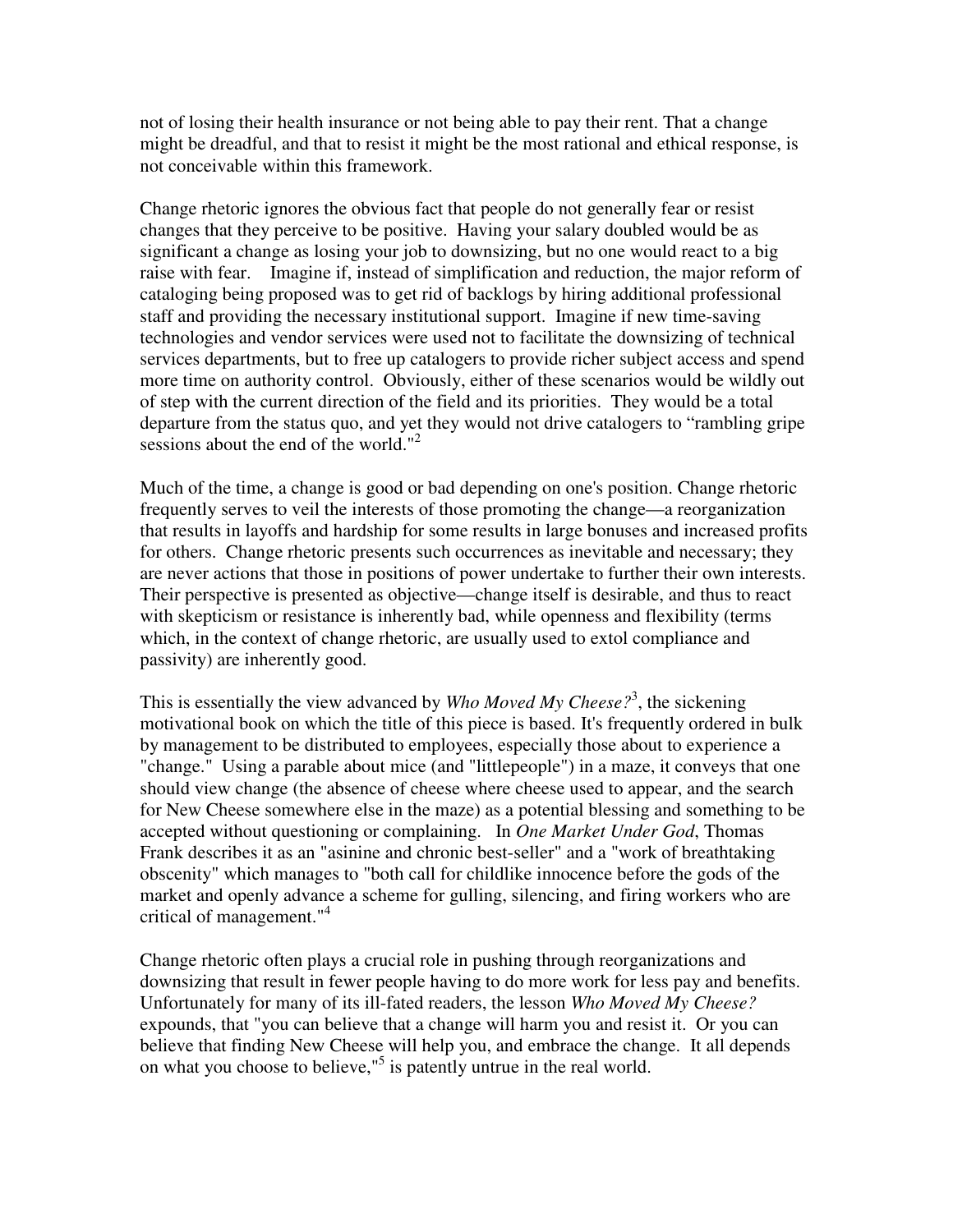Even if they choose to believe that they would benefit from the search for New Cheese, it remains a fact that "two years after a layoff, two-thirds of the victims say they are working again, according to the Bureau of Labor Statistics. Of those two-thirds, only 40 percent, on average, make as much as they had in their old jobs…The rest are making less, often much less. Out of 100 laid-off workers, then, 27 make their old salary again, or more — and 73 make less, or are not working at all."<sup>6</sup> Cajoling workers to become "change-masters" when they are about to be laid off does not change the fact that their lives are likely get objectively harder.

The drive to implement "lean and mean" business practices has transformed the economy, to the benefit of a tiny few—while productivity has increased, income inequality has grown massively.<sup>6</sup> For nearly thirty years, "incomes on the middle rungs of the economic ladder have stagnated, despite strong economic growth and strong productivity growth, while most of the rewards of the strong economy have gone to the wealthiest Americans. Their incomes have exploded."<sup>8</sup>

"Fear of change" rhetoric is one of the ideological tools that have been used to bring about this situation. But as Frank explains, "There is no social theory on earth short of the divine right of kings that can justify a five-hundred-fold gap between management and labor; that can explain away the concentration of a decade of gain in the bank accounts of a tiny minority. 'Change,' like the American corporation itself, is the product of argument and social conflict."<sup>9</sup>

In discussions about cataloging, change rhetoric is less about class warfare, and more about cost-cutting to accommodate the budgets that prevailing trends prescribe. In the largely non-profit world of libraries, the ultimate aim of cuts is obviously not to benefit stockholders and executives (except possibly in that the lack of resources available for things such as libraries is connected to the rich paying little or no tax on the wealth that has been shifted to them). Library administrators don't seek to line their own pockets, but to adjust to the budgets and priorities handed down to them, whether they agree with them or not (agreeing with them, of course, makes one more likely to be an administrator). Nevertheless, the outlook that drastically scaling back to "lean and mean" operations is the only possible way forward comes straight from the business world. It's not surprising that change rhetoric would come along with it.

As Frank argues, "'Change' is not a benevolent doctrine. On the contrary: Management theorists wield 'change' like a weapon. 'Change' cleans out resistance. 'Change' blasts through the defenses. 'Change' levels city blocks. 'Change' means 'do it or die.'"<sup>10</sup> As in the business world, "change" is wielded like a weapon in the ongoing debates about the future of cataloging. It serves there, as it does everywhere, to advance an agenda of pared-down efficiency and to characterize rational and reasonable defense of some "old practices" as irrational clinging to the way things used to be.

Karen Calhoun's "The Changing Nature of the Catalog and Its Integration with Other Discovery Tools," a report commissioned by the Library of Congress, is perhaps the most controversial document in the current stage of the "cataloging wars." She asserts that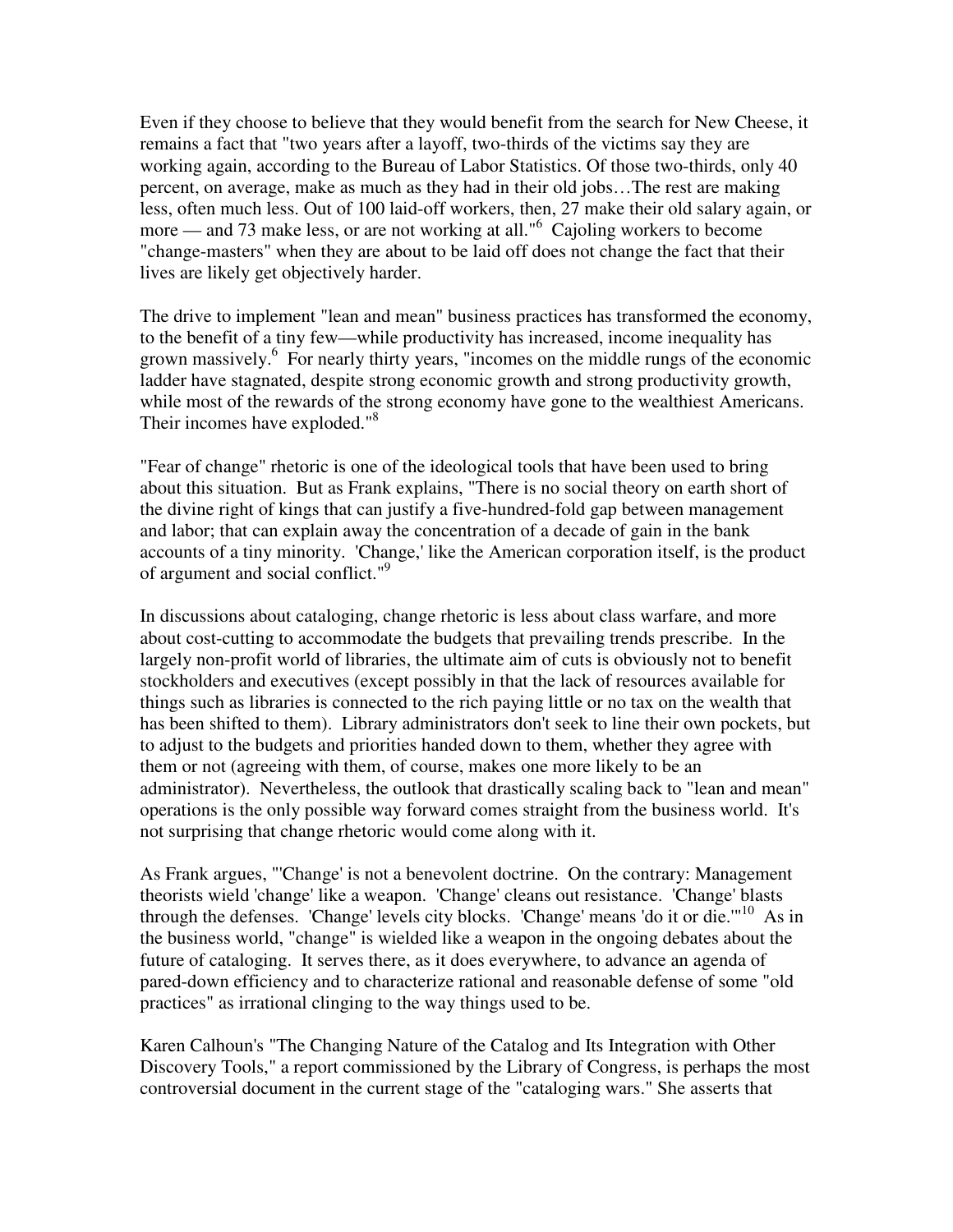"taking advantage of research libraries' opportunities for leveraging their investments in their catalogs and collections requires overcoming some daunting obstacles. Many research library leaders, most staff members, and some university faculty are not ready for change of this magnitude." $11$  One of the challenges to the feasibility of her plans is "resistance to change from faculty members, deans or administrators."<sup>12</sup>

In typical fashion, change is casually presented as something that people resist in and of itself, but perhaps a much more revealing appearance of "change" is in the report's "Blueprint for phased implementation."<sup>13</sup> The eighth step of the blueprint is to "manage" change," which includes the substeps "Train managers and staff to understand and cope with the dynamics of personal and organizational transition" and "Recruit and train change agents."<sup>14</sup> What this means may not be apparent to someone who doesn't read corporate management theory, but Calhoun includes a footnote referring the reader to *Managing Transitions: Making the Most of Change* by William Bridges.<sup>15</sup>

Bridges's book is not as hideous and void of humanity as *Who Moved My Cheese?*—there are no littlepeople gathering up their courage by telling themselves "It's MAZE time."<sup>16</sup> Bridges is candid, indicating that his advice is for managers facing a situation in which "Industries are consolidating, and the last one in is a loser. Technology is transforming how business is done, and holding on to the familiar old ways will leave an organization out in the cold. The other firms in the field have restructured and slimmed down and outsourced and abbreviated their products' time-to-market drastically. Their competitors can't *not* change."<sup>17</sup>

Bridges addresses managers and advises them that if they are not forthright and humane in "managing transition," they risk creating an "exhausted and demoralized workforce"<sup>18</sup> and dooming their change to failure, while *Who Moved My Cheese?* addresses employees and attempts to dupe them into self-policing their doubts. What the two approaches have in common is that they both aim to provide the vital service of helping management restructure, slim down, outsource and abbreviate without being hindered by employee resistance. Calhoun's adoption of a business model, thoroughly critiqued by Thomas Mann, $^{19}$  wouldn't be complete without invoking it.

By far the most emphatic use of "fear of change" rhetoric in cataloging debates was a message with the subject "'Culture wars' in cataloging" which was posted by David Banush on the Program for Cooperative Cataloging (PCC) listserv.<sup>20</sup>

Banush asserts that there are two unequivocal camps in the cataloging world. On one side are those who want to do away with old practices, "primarily managers and administrators," and on the other "more conservative forces, which seem to include many front-line staff, are vigorously (sometimes stridently) defending the status quo, or even the status quo ante."<sup>21</sup>

Banush goes much further than most, elaborating a jaw-dropping analogy between cataloging and "the welfare states of Europe." What they have in common are bureaucracy, over-regulation, high costs, and a need to forego tradition and being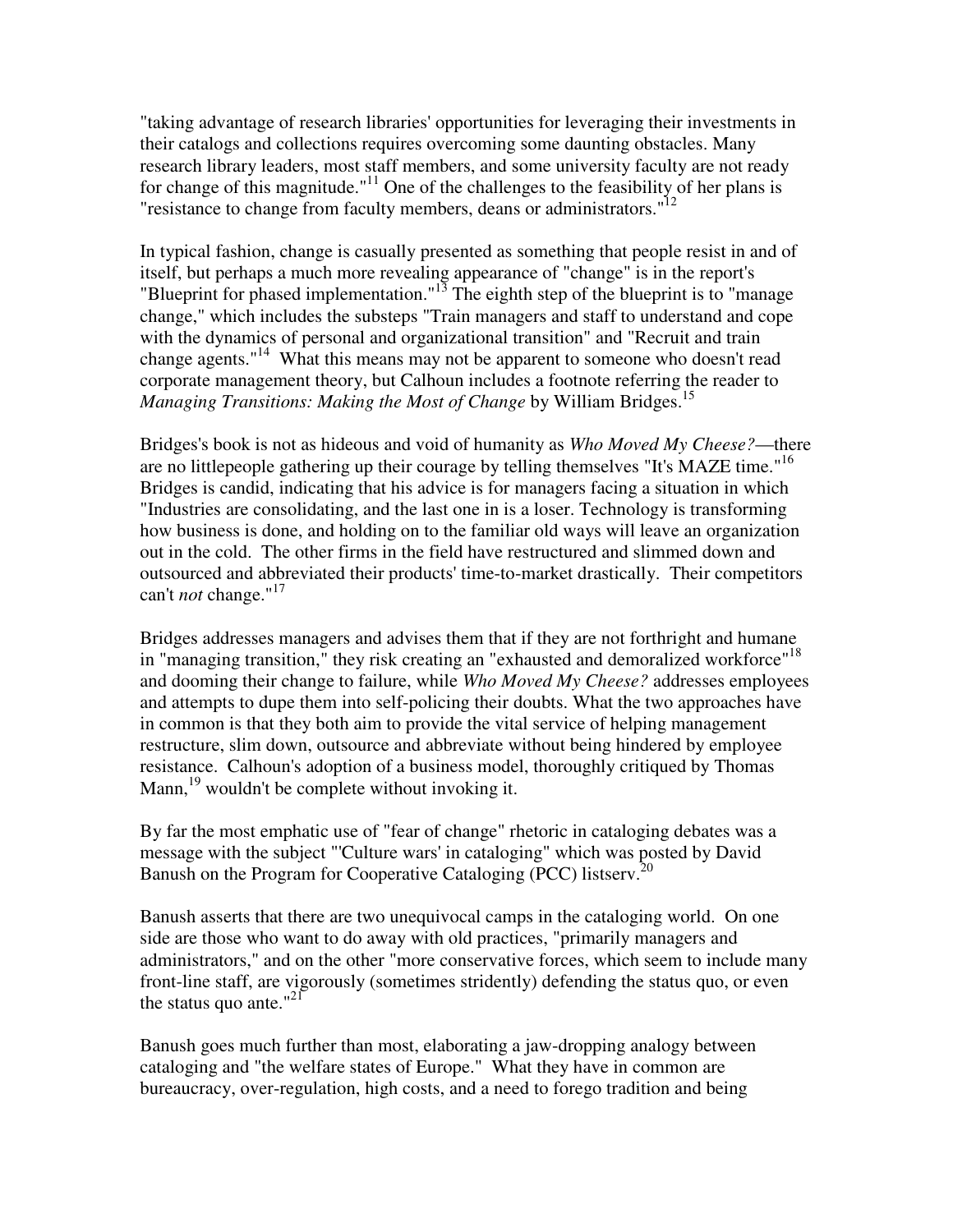"comfortable and secure" in order to become more efficient and competitive. And of course, they both face the obstacle of workers who "do not want to change." $^{22}$ 

Evidently trade unionists in Europe resist the elimination of social services and work benefits because they're "threatened by change," and not because they believe that their quality of life is more important than the competitiveness that business would gain if it were substantially lowered. In one way, it is difficult to believe that Banush really wants to compare library leaders who claim they want to modernize cataloging with corporations determined to wipe out social spending and laws protecting workers for the sake of higher profits and package the entire project as dynamism. But an uncritical adoption of the priorities and values of business and profit are utterly in keeping with the corporate mindset from which change rhetoric originates.

According to Banush, those who expressed opposition to Calhoun's report or to LC's series decision "feel too threatened by change to consider reforms anything but heresy or betrayal." He gives no hint that the concerns expressed about the Calhoun report were in reaction to specific proposals. He seems to think that an uncontroversial proposal such as "Enable much better browsing and organization of large retrieval sets"<sup>23</sup> is just as troubling to catalogers as "Urge LC to dismantle LCSH."<sup>24</sup>

If you believed Banush, you would never think that many catalogers would be ecstatic to see most of the changes proposed by the University of California report. It would seem that there was a hysterical reaction to the entire report, every bit as much to something expected like "Add enriched content such as Tables of Contents, cover art, publisher promotional blurbs, content excerpts (print, audio or video), and bibliographies<sup>"25</sup> as to "Consider using controlled vocabularies only for name, uniform title, date, and place, and abandoning the use of controlled vocabularies..."<sup>26</sup> This would make perfect sense if "change" is what catalogers are opposed to, and not the impoverishment of access.

Perhaps because change rhetoric fits so well with the traditional stereotype of catalogers as rule-obsessed hermits, it has largely become part of the stereotype. Echoes and adoptions of it are widespread. Just as I was writing this, a posting on AUTOCAT, discussing recent events at LC, said "…this is the 21st century and things have changed. And since things have changed so do WE have to change. I realize that change is scary, but it has to be done."<sup>27</sup> The same contributor went on later in the same day to say that "…I don't understand why LC's series decision, which to me was a delegation of work, caused such an uproar...other than the fact that it was a CHANGE."<sup>28</sup>

Uncanny! There could hardly be a more perfect specimen: the only explanation is that CHANGE is scary. Tellingly, one of the actual reasons for the uproar (the "delegation of work" meaning an increased workload for libraries) is mentioned but passed over.

In reality, the uproar being made by defenders of cataloging is in response to the notion that the conceptual categorization and collocation of works made possible by catalogers are unnecessary and expendable. We object to giving users only search results that are "incomplete, haphazard, indiscriminate, biased toward recent works, and largely confined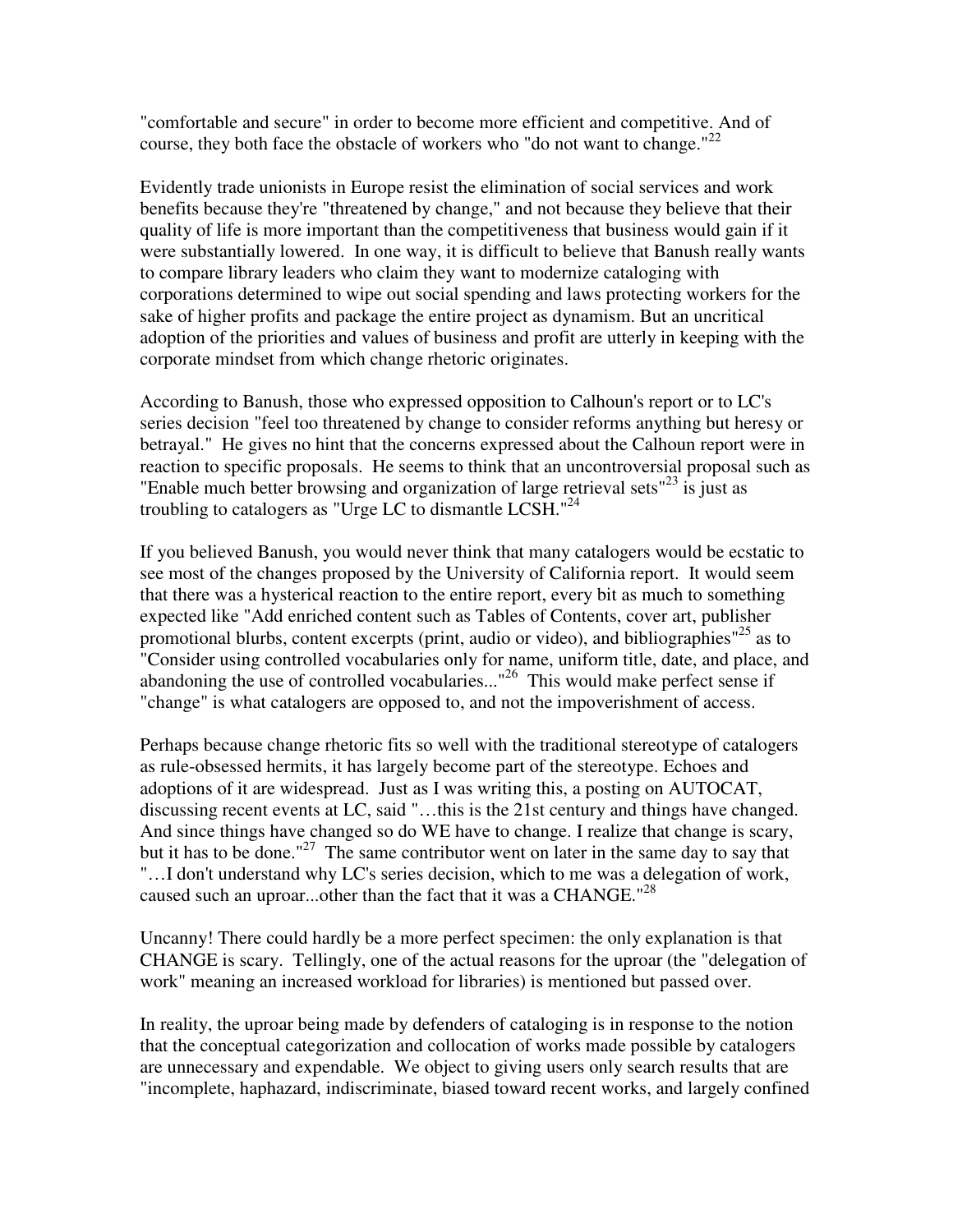to English language sources."<sup>29</sup> We resist the forestalling of future search and retrieval improvements that depend on controlled vocabulary and classification.

We reject the idea that no one will care if library users can no longer retrieve a list of works by an author or about a particular topic without being inundated by irrelevant junk. We are not resigned to the revival of information organization problems that were solved by the end of the 19th century. That would be change, but it wouldn't be progress.

If it's just "change" that catalogers and their defenders are opposed to, their view would have to be that everything should just stay the same. It would be impossible to explain why dissatisfaction with online catalog design and functionality is nearly universal among them, or why many who objected to the LC series decision are also frustrated with the ongoing RDA development process and fear that it might end up a disappointing copout that sidelines FRBR and is merely AACR3 by another name.

How has the cataloging community reacted to FRBR and the changes it will bring? The responses have been varied—some catalogers are ecstatic about the possibilities, some doubt that it's all it's cracked up to be. Some are following its development closely, some aren't. Some feel that they don't yet grasp it, some even feel intimidated by it. But it could not be credibly argued that the reaction has been one of resistance. No one has said it's time to circle the wagons against this abomination, FRBR (not MARC) must die!

When Deanna Marcum says "Big changes are on the way,"<sup>30</sup> we know even before she continues with "The series authority records are but the first step..." that the "big changes" she's talking about aren't FRBR or FRSAR or the Virtual International Authority File. She isn't talking about RDA or even the replacement of MARC with another encoding standard. She doesn't mean expanding upon current cataloging practices or replacing them with more advanced ones, but simply eliminating them.

There are numerous initiatives and projects that could contribute to revolutionizing library catalogs, some of which are mentioned in the preceding paragraph. They will require time and resources if they are to meet their potential, and their realization may add time to the cataloging process. The vast majority of the "fear of change" axewielding crowd aim to drain resources from cataloging. They have little or no role in the genuine innovations taking shape, although they present their agenda as embodying progress.

It goes without saying that big changes are coming, in cataloging and in librarianship in general. What has yet to be resolved is whether these changes will actually mean progress and improvement, or the gutting of our mission. Against the latter, recalcitrance, opposition, and resistance are desperately needed.